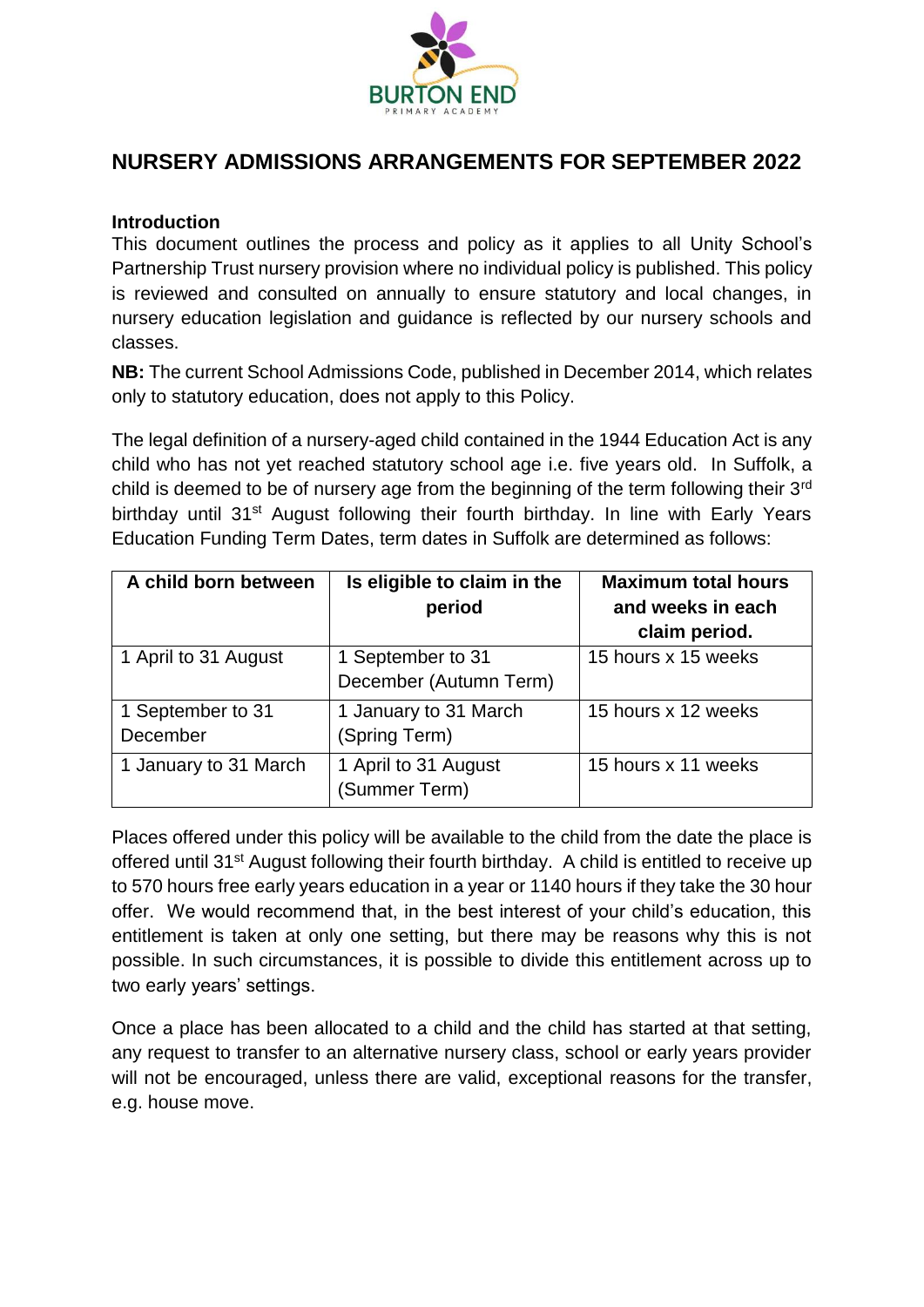

#### **Application Process for a Nursery Place:**

Parents may register their interest in a place at our nursery provision at any time, but must formally apply for a place, using the Unity Schools Partnership nursery admission form. Information and application forms are available from each nursery setting, via the school's website, or from the school office.

#### **Application Timetable**

Applications will be processed and letters to families, informing them of the outcome of their request for placement for their child/ren, will be issued no later than:

| <b>Term Applied for</b> | Letter will be issued no later than: |
|-------------------------|--------------------------------------|
| Autumn Term 2022        | End of April 2022                    |
| Spring Term 2023        | End of November 2022                 |
| Summer Term 2023        | End of February 2023                 |

# **Admission Number**

Each academy has an admission limit for their nursery provision, determined locally. This provision will be full and thus a pupil will be refused admission if the admissions limit has been reached. Where there are places remaining, later admissions will be possible up to the agreed admission limit. However, places cannot be reserved for children who may move into the area later in the year. Where more applications are received than places are available, places will be allocated in accordance with the over subscription criteria for each academy.

# **Reserve Lists**

Children who are not offered places will have their details added to a reserve list. Children's names are placed on reserve lists in strict order of the over subscription criteria, not according to the date of application. This list will be held until such time as the child is of statutory school age and expected to transfer to a Reception class.

If a place becomes available, the academy will contact the parents of the child whose name is first on the reserve list. The academy will always consider high priority requests for any available place, according to the admissions criteria.

# **Oversubscription Criteria**

When an academy's nursery provision is oversubscribed, after the admission of children with an Education, Health and Care plan naming an academy's nursery provision, priority for admission will be given to those children who meet the criteria set out below, in priority order:

1. Looked after children, whom the Corporate Parent agrees should attend a named nursery provision, and 'previously looked after' children.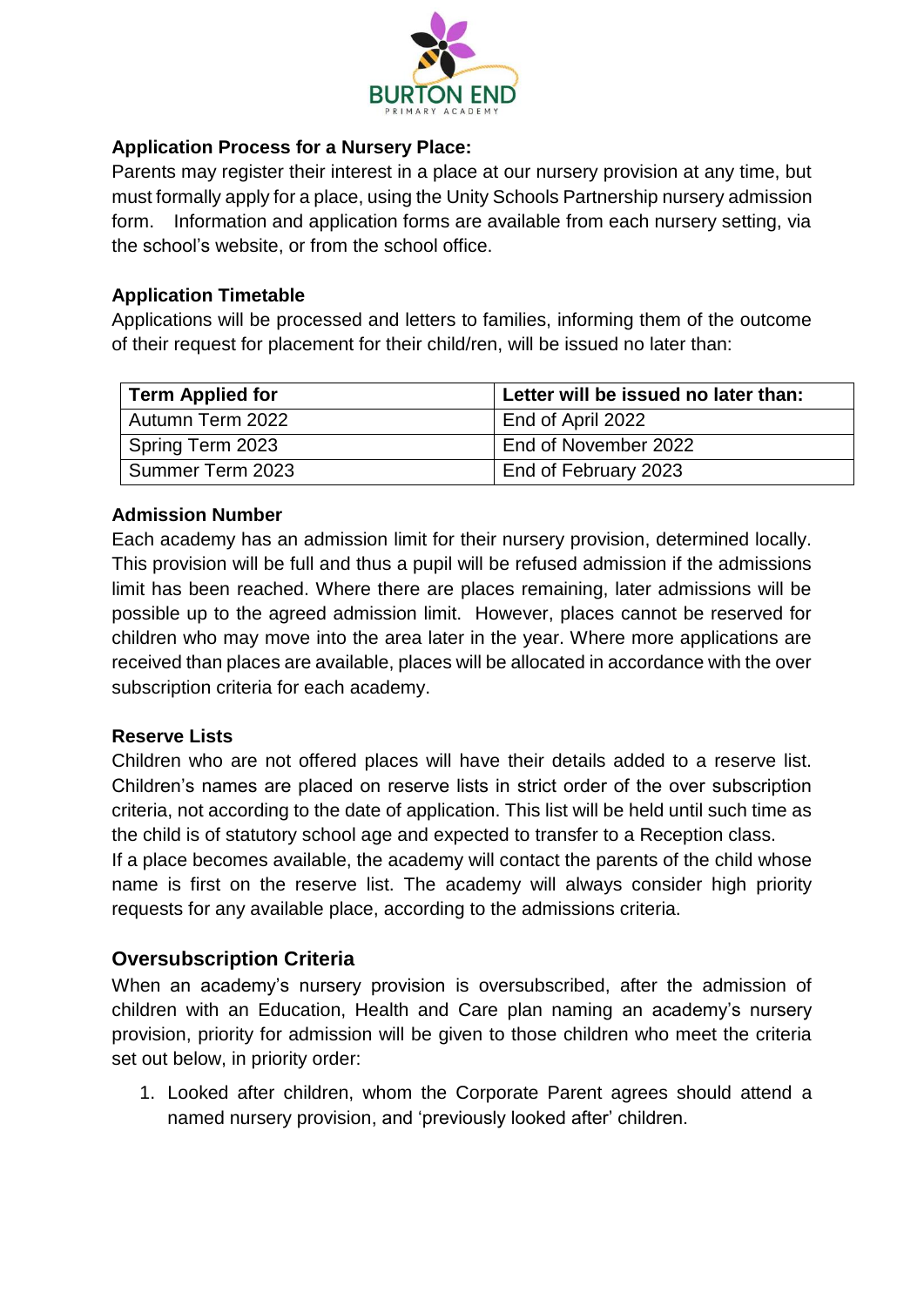

- 2. Children who are the subject of a recognised child protection plan (under current legislation and drawn up by social care services) where a specific nursery placement is identified.
- 3. Children wanting to take up their full entitlement within a nursery.
- 4. Children who live in the designated catchment area. If there are more applicants than places in this category, priority will be given in the following descending order:
	- i. Children who live in the designated catchment area who have a sibling already attending the Nursery or the academy to which the Nursery is attached.
	- ii. Children who live in the designated catchment area who do not have a sibling already attending the Nursery or the academy to which the Nursery is attached.
	- iii. Those children who live closest to the academy to which the Nursery is attached.
	- iv. Date of birth, priority will be given from oldest to youngest.

#### **Tie-break:**

#### **Distance tie-breaker**

Under each of the oversubscription criteria above if there are more children applying than places available, places will be allocated in order according to the distance between the Academy and the child's permanent residence, with those living nearest being admitted first. We will measure the distance by a straight line ('as the crow flies'). All straight-line distances are calculated electronically using data provided jointly by the Post Office and Ordnance Survey. The data plots the co-ordinates of each property and provides the address-point between which the straight-line distance is measured and reported to three decimal places. When there is more than one home within a single building (for example apartments) we will measure to a single point within that building irrespective of where those homes are located.

In the unlikely event that two applicants competing for a single place at the Nursery live the same distance from the Academy, random allocation will be used. The random allocation process will be independently supervised.

#### **Two Year Olds**

For Trust schools offering provision for 2 year olds, the same over subscription criteria applies and the application procedure, above, must be followed.

# **DEFINITIONS OF TERMS USED AND ADDITIONAL INFORMATION**

#### **Siblings**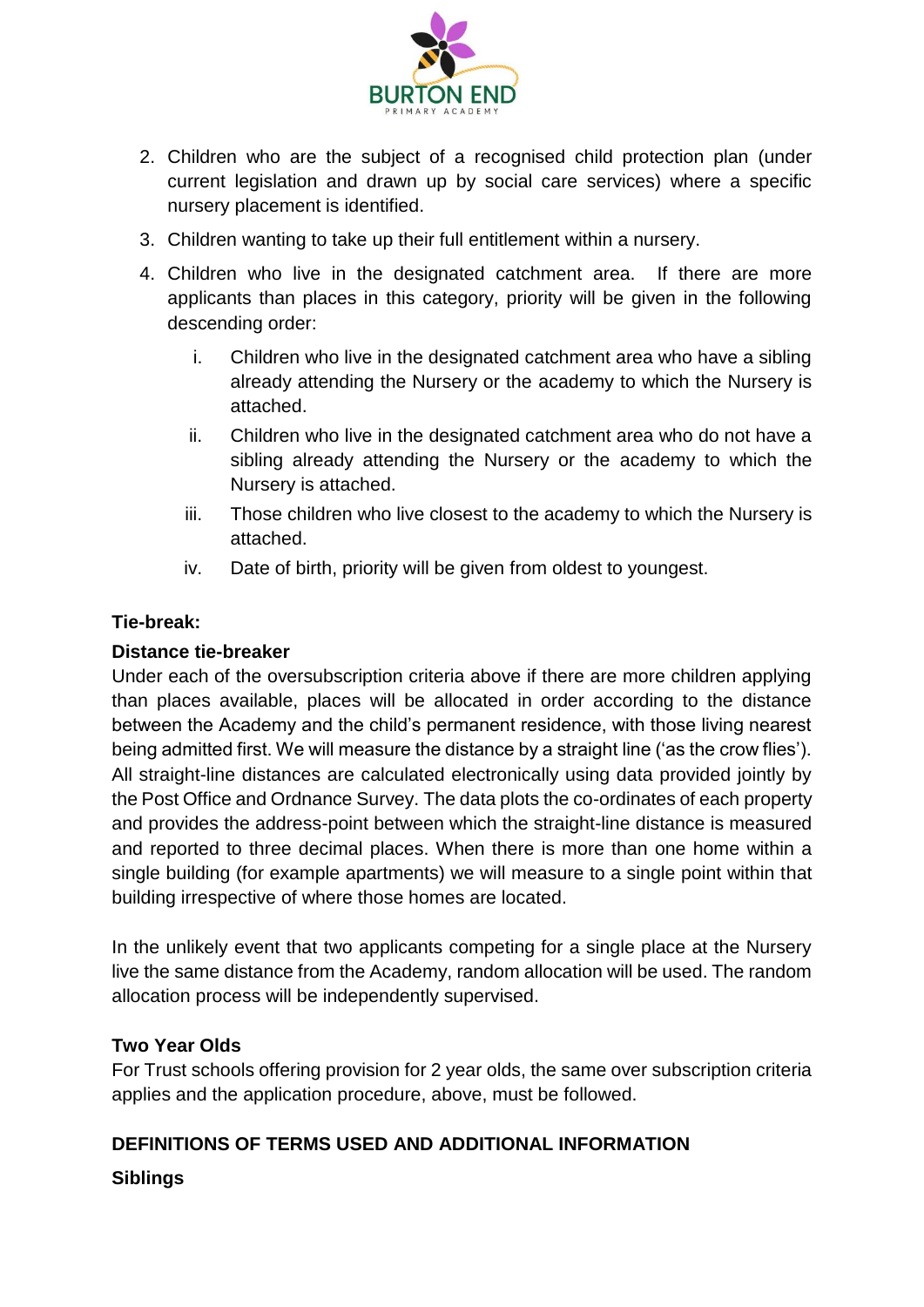

Siblings are defined as, children, usually brothers or sisters, who live together in the same family unit.

# **Permanent Home Address**

A child's home address is defined as the address where he or she resides with an adult with parental responsibility for the majority of their "school" nights. In cases where a child spends equal time living at two different homes over the course of a year, the address that is most favourable to the application will be considered as the home address.

# **Catchment Area**

The catchment area for nursery provision located at a Unity School Partnership Trust

, will be the same as the published catchment area for admission to the academy.

For the purpose of determining admissions, distance within Suffolk is calculated by measuring a straight line from the reference point of the home, as determined by the OS AddressBase Premium™, to the reference point of the academy.

# **Evidence**

Parents are required to provide proof of the child's date of birth and home address. Evidence may be submitted in the form of the child's short form birth certificate or passport and the child benefit letter or a utility bill (showing the parent's name). Where a family is expecting to move house, confirmation of the new address will be required before the application can be considered. Confirmation should be by way of a copy of the signed lease agreement or a letter confirming contracts have been exchanged.

# **Absences:**

# **Short absences**

Where a child is registered to attend an Academy nursery provision but is unexpectedly absent for a single session or short period, no action is necessary.

# **Extended absences**

Where extended absence occurs for medical reasons, the Academy nursery provision will work to support the family in the most appropriate way for the individual child. It may be that keeping a place open may smooth the way for a phased return and the best approach for the needs of the child concerned.

Extended absences for other reasons must be discussed in advance with the Academy. Parents are encouraged to take family holidays/ vacations during the school holidays, but if this is not possible, the request must be made in writing to the Academy including details of the dates of the proposed absence and the reasons for the request. A written response to the request will be made by the Academy. Parents are advised that any request/ absence for more than 6 weeks may result in their child's place at the Academy's nursery provision being withdrawn and offered to another family.